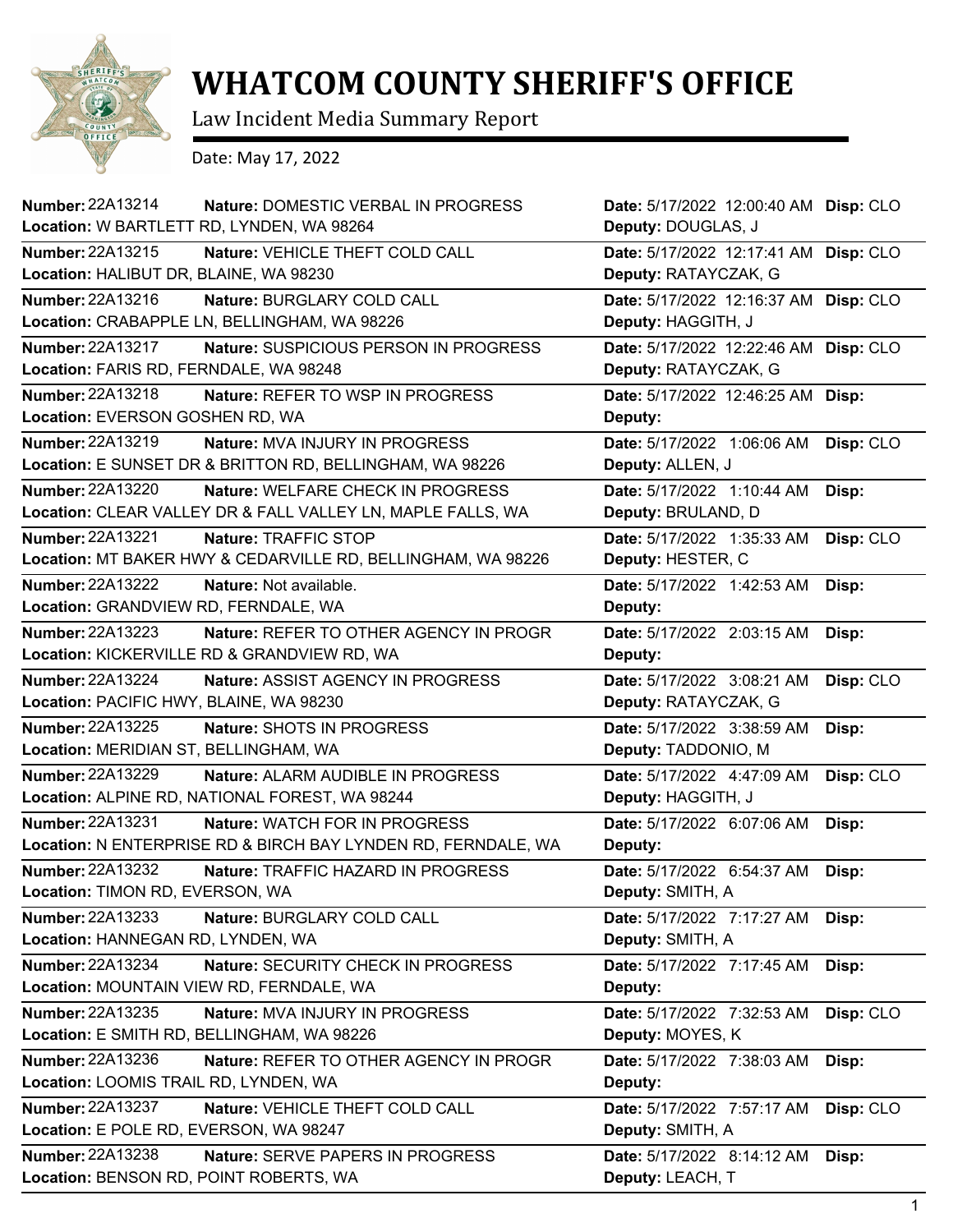| Number: 22A13240<br>Nature: Not available.                        | <b>Date:</b> 5/17/2022 8:29:33 AM<br>Disp: |
|-------------------------------------------------------------------|--------------------------------------------|
| Location: HALVERSTICK RD, SUMAS, WA                               | Deputy:                                    |
| Number: 22A13241<br>Nature: FOLLOW UP                             | Date: 5/17/2022 8:43:30 AM<br>Disp:        |
| Location: GRAND AV, BELLINGHAM, WA                                | Deputy: FRANCIS, E                         |
| <b>Number: 22A13242</b><br>Nature: DISORDERLY CONDUCT IN PROGRESS | Date: 5/17/2022 8:50:57 AM<br>Disp: CLO    |
| Location: DOUGLAS RD, FERNDALE, WA 98248                          | Deputy: KLUTTS, C                          |
| <b>Number: 22A13243</b><br>Nature: DOMESTIC VERBAL IN PROGRESS    | Date: 5/17/2022 9:02:50 AM<br>Disp:        |
| Location: NOON RD, BELLINGHAM, WA                                 | Deputy: VANDYKEN, B                        |
| Number: 22A13244<br>Nature: ASSIST CITIZEN IN PROGRESS            | Date: 5/17/2022 8:29:01 AM<br>Disp:        |
| Location: PELTIER DR, POINT ROBERTS, WA                           | Deputy: KLIX, J                            |
| Number: 22A13245<br>Nature: TRAFFIC HAZARD IN PROGRESS            | Date: 5/17/2022 9:49:33 AM<br>Disp: CLO    |
| Location: KELLY RD, BELLINGHAM, WA 98226                          | Deputy: VANDYKEN, B                        |
| Number: 22A13246<br>Nature: FIGHT IN PROGRESS                     | Date: 5/17/2022 9:49:51 AM<br>Disp:        |
| Location: MARINE DR, BELLINGHAM, WA                               | Deputy:                                    |
| Number: 22A13247<br>Nature: ASSIST CITIZEN IN PROGRESS            | Date: 5/17/2022 10:07:54 AM Disp: CLO      |
| Location: ALDERSON RD, BLAINE, WA 98230                           | Deputy: ROFF, S                            |
| Number: 22A13249<br>Nature: WHATCOMM RECORD IN PROGRESS           | Date: 5/17/2022 10:00:36 AM Disp:          |
| Location: MARINE DR & BAYON RD, BELLINGHAM, WA                    | Deputy:                                    |
| Number: 22A13250<br>Nature: WELFARE CHECK IN PROGRESS             | Date: 5/17/2022 10:36:11 AM Disp:          |
| Location: MITCHELL WA, BELLINGHAM, WA                             | Deputy:                                    |
| <b>Number: 22A13251</b><br>Nature: CIVIL PROBLEM IN PROGRESS      | Date: 5/17/2022 10:44:42 AM Disp: CLO      |
| Location: ENTERPRISE RD, FERNDALE, WA 98248                       | Deputy: ROFF, S                            |
| Number: 22A13253<br>Nature: CIVIL PROBLEM COLD CALL               | Date: 5/17/2022 11:16:47 AM Disp: CLO      |
| Location: WOODLAND RD, FERNDALE, WA 98248                         | Deputy: ROFF, S                            |
| <b>Number: 22A13255</b><br>Nature: SUSPICIOUS CIRCUMSTANCES IN PR | Date: 5/17/2022 11:42:00 AM Disp:          |
| Location: SWEET RD, BLAINE, WA                                    | Deputy: ROFF, S                            |
| Number: 22A13256<br>Nature: TRAFFIC HAZARD IN PROGRESS            | Date: 5/17/2022 11:53:37 AM Disp:          |
| Location: TIMON RD, EVERSON, WA                                   |                                            |
|                                                                   | Deputy:                                    |
| Number: 22A13257<br>Nature: FRAUD COLD CALL                       | Date: 5/17/2022 12:04:12 PM Disp: CLO      |
| Location: NEPTUNE CIR, FERNDALE, WA 98248                         | Deputy: KLUTTS, C                          |
| <b>Number: 22A13259</b><br>Nature: HANGUP (911) IN PROGRESS       | Date: 5/17/2022 12:21:47 PM Disp:          |
| Location: MOUNTAIN VIEW RD, FERNDALE, WA                          | Deputy:                                    |
| Number: 22A13261<br>Nature: PARKING PROBLEM IN PROGRESS           | Date: 5/17/2022 12:24:55 PM Disp: CLO      |
| Location: TIDAL WAY, BLAINE, WA 98230                             | Deputy: JONES, D                           |
| Number: 22A13263<br>Nature: TROUBLE W/SUBJECT IN PROGRESS         | Date: 5/17/2022 12:59:05 PM Disp:          |
| Location: JESS RD, CUSTER, WA                                     | Deputy: DAMON, T                           |
| Number: 22A13264<br>Nature: SUSPICIOUS PERSON IN PROGRESS         | Date: 5/17/2022 1:06:12 PM<br>Disp: CLO    |
| Location: ENTERPRISE RD, FERNDALE, WA 98248                       | Deputy: KLUTTS, C                          |
| Number: 22A13265<br>Nature: FRAUD COLD CALL                       | Disp: CLO<br>Date: 5/17/2022 1:15:33 PM    |
| Location: W AXTON RD, BELLINGHAM, WA 98226                        | Deputy: BOYD, M                            |
| Number: 22A13266<br>Nature: FOLLOW UP                             | Date: 5/17/2022 1:36:06 PM<br>Disp:        |
| Location: WILLEYS LAKE RD, FERNDALE, WA                           | Deputy: POLINDER, C                        |
| Number: 22A13267<br>Nature: FOLLOW UP                             | Date: 5/17/2022 1:37:09 PM<br>Disp:        |
| Location:                                                         | Deputy: POLINDER, C                        |
| Number: 22A13268<br>Nature: TRESPASS IN PROGRESS                  | Date: 5/17/2022 1:37:33 PM<br>Disp: CLO    |
| Location: MITCHELL WAY, BELLINGHAM, WA 98226                      | Deputy: ROFF, S                            |
| Number: 22A13269<br>Nature: SUSPICIOUS VEHICLE IN PROGRESS        | Disp: CLO<br>Date: 5/17/2022 1:44:15 PM    |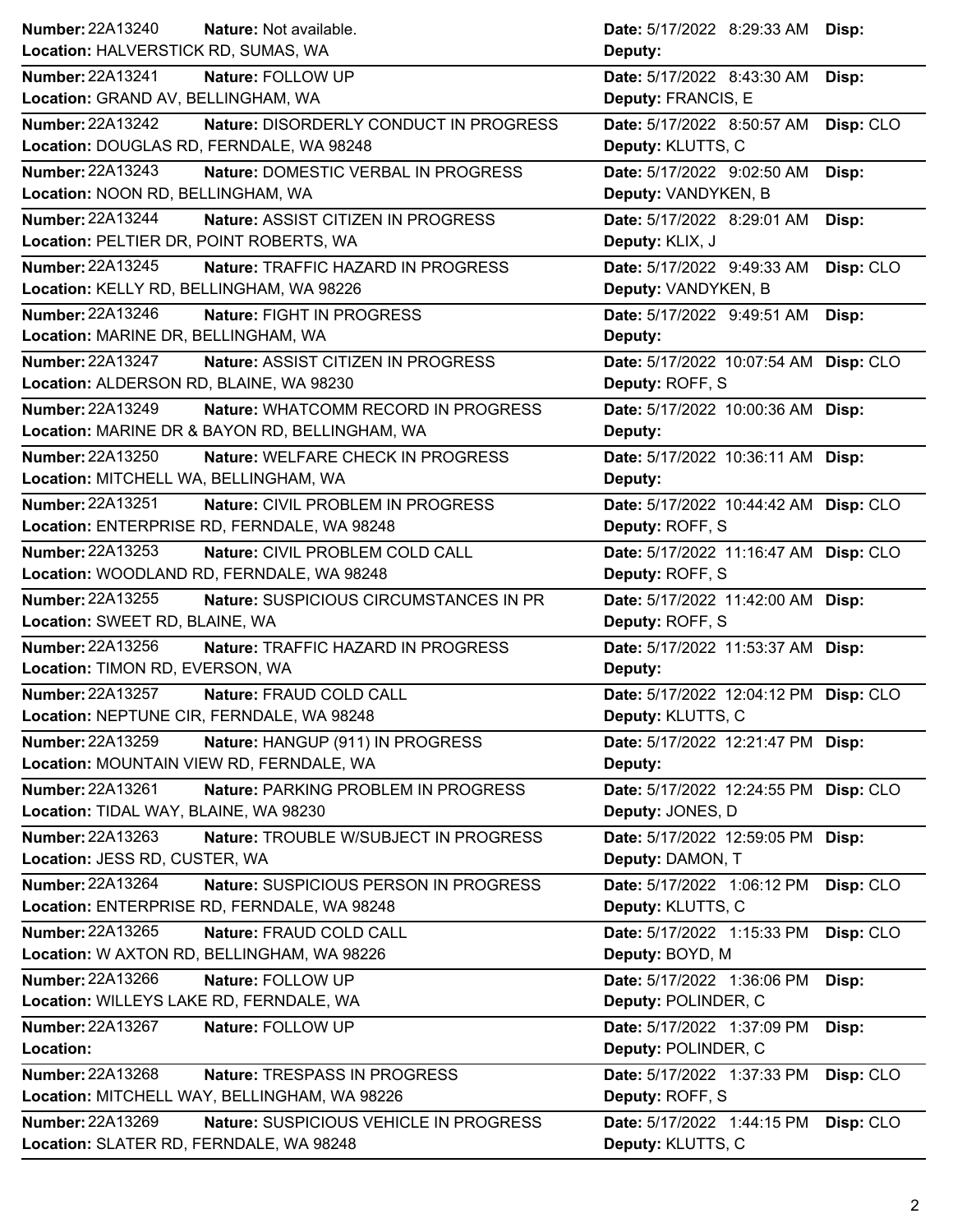| <b>Number: 22A13271</b><br>Nature: WELFARE CHECK IN PROGRESS        | Date: 5/17/2022 1:50:51 PM Disp: CLO    |
|---------------------------------------------------------------------|-----------------------------------------|
| Location: AIRPORT WAY & MITCHELL WAY, BELLINGHAM, WA 98226          | Deputy: ROFF, S                         |
| <b>Number: 22A13272</b><br>Nature: ASSIST CITIZEN IN PROGRESS       | Date: 5/17/2022 1:52:20 PM<br>Disp:     |
| Location: MITCHELL WA, BELLINGHAM, WA                               | Deputy:                                 |
| Number: 22A13273<br>Nature: IMPOUND PRIVATE IN PROGRESS             | Date: 5/17/2022 2:26:57 PM<br>Disp:     |
| Location: TALL CEDARS LN, FERNDALE, WA                              | Deputy:                                 |
| <b>Number: 22A13274</b><br>Nature: NEIGHBORHOOD DISPUTE COLD CALL   | Date: 5/17/2022 2:29:55 PM<br>Disp: CLO |
| Location: SANTA FE TRL, MAPLE FALLS, WA 98266                       | Deputy: ALLEN, J                        |
| Number: 22A13278<br>Nature: WHATCOMM RECORD IN PROGRESS             | Date: 5/17/2022 2:49:38 PM<br>Disp:     |
| Location: CHUCKANUT DR, BELLINGHAM, WA                              | Deputy:                                 |
| Number: 22A13279<br>Nature: TRESPASS COLD CALL                      | Date: 5/17/2022 2:50:55 PM<br>Disp:     |
| Location: PELICAN PL, POINT ROBERTS, WA                             | Deputy: JAMES, J                        |
| Number: 22A13281<br>Nature: CIVIL PROBLEM COLD CALL                 | Date: 5/17/2022 2:54:57 PM<br>Disp: CLO |
| Location: GUIDE MERIDIAN, BELLINGHAM, WA 98226                      | Deputy: ALLEN, J                        |
| Number: 22A13282<br>Nature: THEFT COLD CALL                         | Date: 5/17/2022 2:54:24 PM<br>Disp: CLO |
| Location: STICKNEY ISLAND RD, EVERSON, WA 98247                     | Deputy: ALLEN, J                        |
| <b>Number: 22A13283</b><br><b>Nature: WELFARE CHECK IN PROGRESS</b> | Date: 5/17/2022 2:58:22 PM<br>Disp: CLO |
| Location: BIRCH BAY DR, BLAINE, WA 98230                            | Deputy: WRIGHT, M                       |
| Number: 22A13285<br>Nature: IMPOUND PRIVATE IN PROGRESS             | Date: 5/17/2022 3:21:31 PM<br>Disp:     |
| Location: YEW STREET RD, BELLINGHAM, WA                             | Deputy:                                 |
| <b>Number: 22A13287</b><br>Nature: MUSIC IN PROGRESS IN PROGRESS    | Date: 5/17/2022 3:27:56 PM<br>Disp: CLO |
| Location: CHESTNUT DR, MAPLE FALLS, WA 98266                        | Deputy: ALLEN, J                        |
| Number: 22A13290<br><b>Nature: WELFARE CHECK IN PROGRESS</b>        | Date: 5/17/2022 3:53:15 PM<br>Disp:     |
| Location: MCLEOD RD & BENNETT DR, BELLINGHAM, WA                    | Deputy:                                 |
| <b>Number: 22A13291</b><br>Nature: TRAFFIC STOP                     | Date: 5/17/2022 4:01:12 PM<br>Disp: CLO |
| Location: AIRPORT DR, BELLINGHAM, WA 98226                          | Deputy: STRAND, E                       |
| Number: 22A13293<br>Nature: SERVE PAPERS IN PROGRESS                | Date: 5/17/2022 4:13:12 PM<br>Disp: INF |
| Location: TELEGRAPH RD, BELLINGHAM, WA 98226                        | Deputy: BOYD, M                         |
| <b>Number: 22A13294</b>                                             |                                         |
| Nature: VANDALISM COLD CALL                                         | Date: 5/17/2022 4:33:43 PM<br>Disp: CLO |
| Location: EAST ST, BLAINE, WA 98230                                 | Deputy: WRIGHT, M                       |
| Number: 22A13296<br>Nature: DOMESTIC VERBAL IN PROGRESS             | Date: 5/17/2022 4:44:35 PM<br>Disp: CLO |
| Location: JESS RD, CUSTER, WA 98240                                 | Deputy: WRIGHT, M                       |
| Number: 22A13297<br>Nature: SUSPICIOUS PERSON COLD CALL             | Date: 5/17/2022 5:05:54 PM<br>Disp: INF |
| Location: ASHBURY CT, BLAINE, WA 98230                              | Deputy: BOYD, M                         |
| Number: 22A13298<br>Nature: DOMESTIC PHYSICAL IN PROGRESS           | Date: 5/17/2022 5:11:13 PM<br>Disp: CLO |
| Location: FALL VALLEY LN, MAPLE FALLS, WA 98266                     | Deputy: ALLEN, J                        |
| Number: 22A13299<br>Nature: HANGUP (911) IN PROGRESS                | Date: 5/17/2022 5:15:06 PM<br>Disp:     |
| Location: MOUNTAIN VIEW RD, FERNDALE, WA                            | Deputy:                                 |
| <b>Number: 22A13300</b><br>Nature: WATCH FOR IN PROGRESS            | Date: 5/17/2022 5:17:53 PM<br>Disp:     |
| Location: GUIDE MERIDIAN & WISER LAKE RD, LYNDEN, WA                | Deputy:                                 |
| Number: 22A13301<br>Nature: SHOTS IN PROGRESS                       | Disp: CLO<br>Date: 5/17/2022 5:27:22 PM |
| Location: E WISER LAKE RD, LYNDEN, WA 98264                         | Deputy: WRIGHT, M                       |
| Number: 22A13303<br>Nature: SUSPICIOUS CIRCUMSTANCES IN PR          | Disp: CLO<br>Date: 5/17/2022 6:00:49 PM |
| Location: MOSQUITO LAKE RD, DEMING, WA 98244                        | Deputy: ALLEN, J                        |
| <b>Number: 22A13305</b><br>Nature: DOMESTIC VERBAL IN PROGRESS      | Date: 5/17/2022 6:11:23 PM              |
| Location: LOFT LN, BLAINE, WA 98230                                 | Disp: CLO<br>Deputy: WRIGHT, M          |
| Number: 22A13306<br>Nature: REFER TO OTHER AGENCY IN PROGR          | Date: 5/17/2022 6:13:50 PM<br>Disp:     |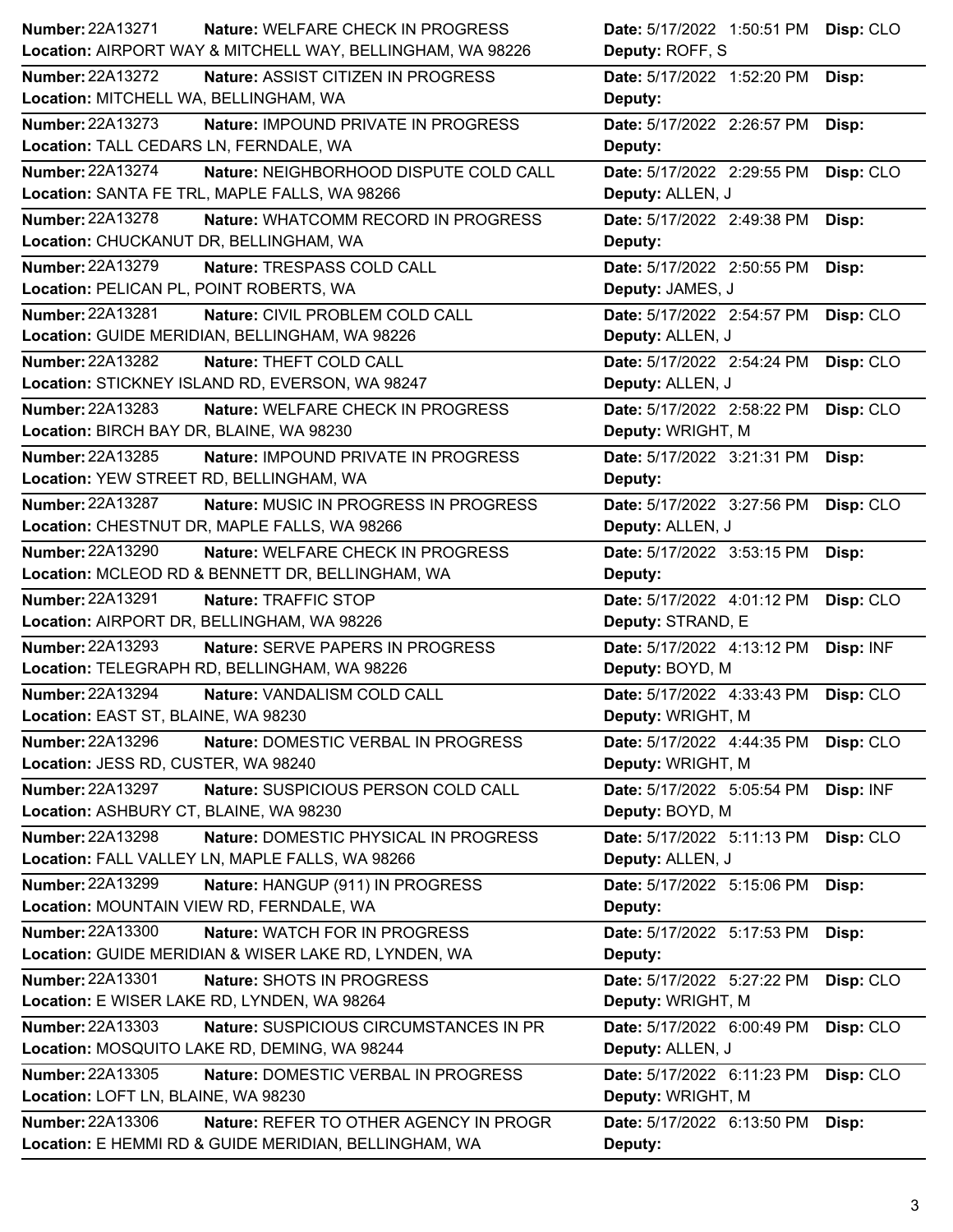| <b>Number: 22A13307</b><br>Nature: ASSIST AGENCY IN PROGRESS                              | Date: 5/17/2022 6:29:33 PM            | Disp:     |
|-------------------------------------------------------------------------------------------|---------------------------------------|-----------|
| Location: GUIDE MERIDIAN & HEMMI RD, BELLINGHAM, WA                                       | Deputy: WRIGHT, M                     |           |
| <b>Number: 22A13308</b><br>Nature: ALARM AUDIBLE IN PROGRESS                              | Date: 5/17/2022 6:33:47 PM            | Disp:     |
| Location: PACIFIC HW, BELLINGHAM, WA                                                      | Deputy:                               |           |
| Number: 22A13309<br>Nature: VEHICLE PROWL COLD CALL                                       | Date: 5/17/2022 6:27:27 PM            | Disp: CLO |
| Location: SLATER RD, FERNDALE, WA 98248                                                   | Deputy: BOYD, M                       |           |
| Number: 22A13311<br>Nature: SERVE WARRANT IN PROGRESS                                     | Date: 5/17/2022 6:36:33 PM            | Disp:     |
| Location: NB I5 AT & SLATER RD, FERNDALE, WA                                              | Deputy:                               |           |
| Number: 22A13312<br>Nature: VEHICLE PROWL COLD CALL                                       | Date: 5/17/2022 6:28:15 PM            | Disp: CLO |
| Location: SLATER RD, FERNDALE, WA 98248                                                   | Deputy: BOYD, M                       |           |
| Number: 22A13313<br>Nature: WATCH FOR IN PROGRESS                                         | Date: 5/17/2022 6:47:17 PM            | Disp:     |
| Location: HANNEGAN RD & POLE RD, LYNDEN, WA                                               | Deputy:                               |           |
| Number: 22A13315<br>Nature: FOLLOW UP                                                     | Date: 5/17/2022 6:57:01 PM            | Disp: CLO |
| Location: FLYNN ST SPC 89, BELLINGHAM, WA 98229                                           | Deputy: PAZ, A                        |           |
| Number: 22A13316<br>Nature: CIVIL PROBLEM COLD CALL                                       | Date: 5/17/2022 7:13:20 PM            | Disp: CLO |
| Location: OLD MARINE DR, BELLINGHAM, WA 98225                                             | Deputy: NIELSEN, A                    |           |
| Number: 22A13317<br>Nature: ASSAULT SIMPLE COLD CALL                                      | Date: 5/17/2022 7:15:41 PM            | Disp: CLO |
| Location: SHAMROCK RD, MAPLE FALLS, WA 98266                                              | Deputy: WRIGHT, M                     |           |
| Number: 22A13318<br>Nature: REFER TO OTHER AGENCY IN PROGR                                | Date: 5/17/2022 7:25:07 PM            | Disp:     |
| Location: BENSON RD & DIAMOND LN, LYNDEN, WA                                              | Deputy:                               |           |
| Number: 22A13319<br>Nature: WATCH FOR IN PROGRESS                                         | Date: 5/17/2022 7:42:04 PM            | Disp:     |
| Location: FERNDALE RD & MARINE DR, BELLINGHAM, WA                                         | Deputy:                               |           |
| Number: 22A13320<br>Nature: SHOTS IN PROGRESS                                             | Date: 5/17/2022 7:51:46 PM            | Disp: CLO |
| Location: CHUCKANUT DR, BELLINGHAM, WA 98229                                              | Deputy: PAZ, A                        |           |
| <b>Number: 22A13321</b><br>Nature: PARKING PROBLEM IN PROGRESS                            | Date: 5/17/2022 7:54:33 PM            | Disp:     |
| Location: MARINE DR, BELLINGHAM, WA                                                       | Deputy: RATAYCZAK, G                  |           |
| Number: 22A13322<br>Nature: WATCH FOR IN PROGRESS                                         | Date: 5/17/2022 8:13:37 PM            | Disp:     |
| Location: REESE HILL RD, SUMAS, WA                                                        | Deputy:                               |           |
| Number: 22A13323<br>Nature: SHOTS IN PROGRESS                                             | Date: 5/17/2022 8:17:28 PM            | Disp:     |
| Location: CHUCKANUT DR, BELLINGHAM, WA                                                    | Deputy:                               |           |
| <b>Number: 22A13324</b><br>Nature: SUBJECT STOP                                           | Date: 5/17/2022 8:26:12 PM            | Disp:     |
| Location: E POLE RD & NOON RD, EVERSON, WA                                                | Deputy: BRULAND, D                    |           |
| Number: 22A13325<br><b>Nature: EXTRA PATROL IN PROGRESS</b>                               | Date: 5/17/2022 8:36:35 PM            | Disp:     |
| Location: BAYON RD, BELLINGHAM, WA                                                        | Deputy: NIELSEN, A                    |           |
| Number: 22A13326<br>Nature: TRAFFIC STOP                                                  | Date: 5/17/2022 8:40:50 PM            | Disp: CAA |
| Location: PORTAL WAY, CUSTER, WA 98240                                                    | Deputy: GERVOL, M                     |           |
| Arrested: VILLEGAS, ESGAR<br>Age: 32                                                      |                                       |           |
| Offenses: Traffic, Criminal Citation, Traffic, Infraction, Traffic, Suspended, No Impound |                                       |           |
| <b>Number: 22A13327</b><br>Nature: DOMESTIC VERBAL IN PROGRESS                            | Date: 5/17/2022 8:39:14 PM            | Disp:     |
| Location: LAKEVIEW ST, BELLINGHAM, WA                                                     | Deputy: DOUGLAS, J                    |           |
| <b>Number: 22A13328</b><br>Nature: SERVE WARRANT IN PROGRESS                              | Date: 5/17/2022 8:59:09 PM            | Disp: CAA |
| Location: FRONT ST, LYNDEN, WA 98264                                                      | Deputy: ALLEN, J                      |           |
| Arrested: GALLO, RACHELLE M.<br>Age: 33                                                   |                                       |           |
| <b>Offenses: Warrant</b>                                                                  |                                       |           |
| Number: 22A13329<br>Nature: ASSIST CITIZEN IN PROGRESS                                    | Date: 5/17/2022 9:17:43 PM            | Disp: CLO |
| Location: POLLMAN CIR, LYNDEN, WA 98264                                                   | Deputy: RATAYCZAK, G                  |           |
| Number: 22A13330<br>Nature: SHOTS IN PROGRESS                                             | Date: 5/17/2022 9:19:03 PM            | Disp:     |
| Location: FRONTIER VALLEY LN, MAPLE FALLS, WA                                             |                                       |           |
|                                                                                           | Deputy: BRULAND, D                    |           |
| Number: 22A13331<br>Nature: SHOTS IN PROGRESS<br>Location: HOLLY LN, MAPLE FALLS, WA      | Date: 5/17/2022 9:20:02 PM<br>Deputy: | Disp:     |